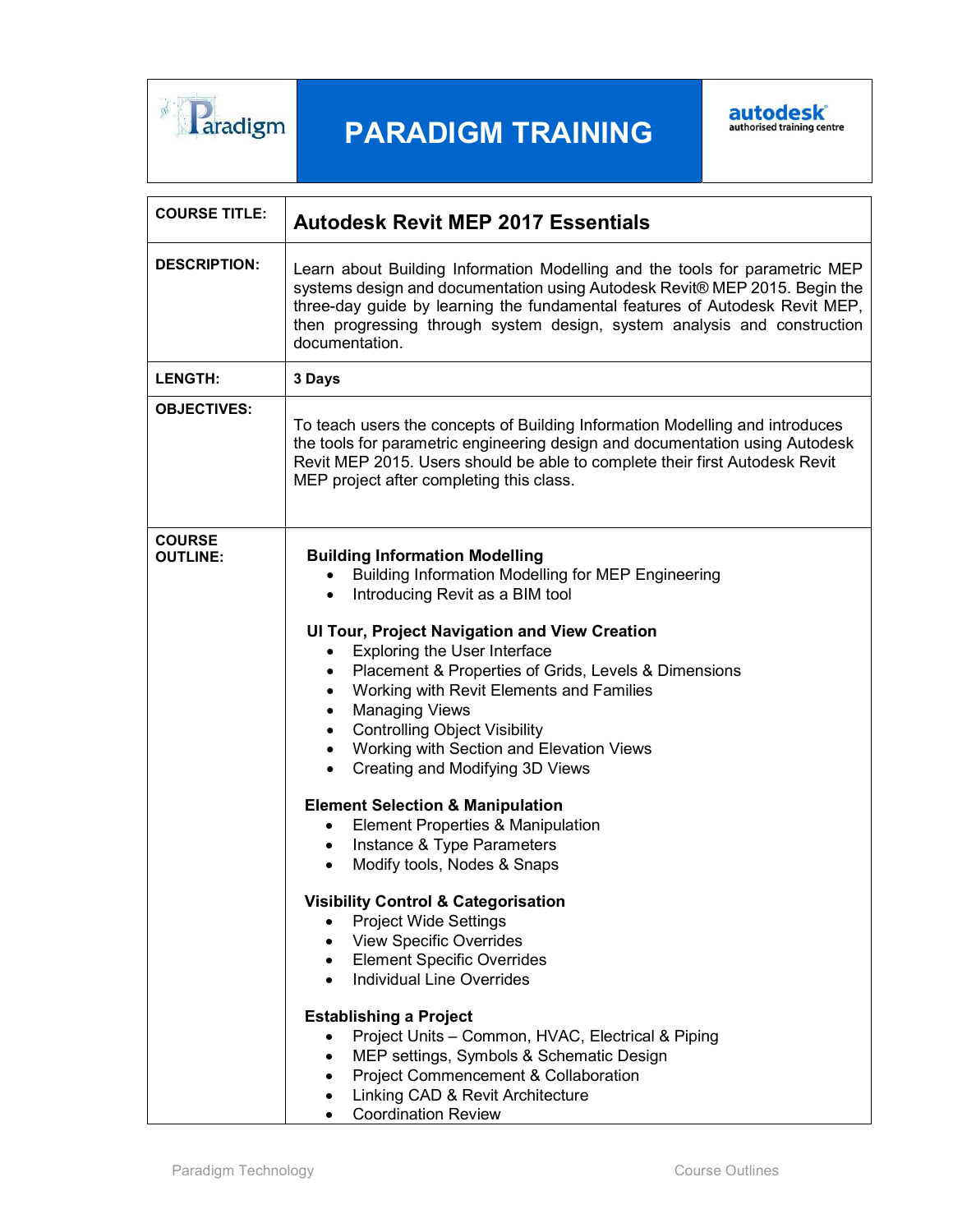## Introduction to Building Elements

- Basic Wall definitions, floors, roofs & ceilings
- Sketching Rules and relating slabs to walls & supports
- Slabs slopes, Roof design and Ceiling definitions
- System Family editing

# Equipment, Fixtures & Fittings

- Family Terminology
- Component Placement
- Selecting the correct Level
- MEP Workflow

## Introducing Systems

- Setting up a Project Profile
- Main Systems
	- o Mechanical
		- o Electrical
		- o Plumbing
- System Browser

## Basic Schedules and Legends

- Scheduling Components
- Style Schedules
- Legends

## Mechanical Systems

- Mechanical Settings
- Duct Types & fittings
- Creating duct & Piping systems
- Insulating & lining ductwork
- Plant & equipment
- Mechanical Pipework, flanges and fittings
- Checking and Fixing Interference Conditions

#### Electrical Systems & Circuits

- Equipment, devices & fixtures
- Wiring, cable tray and conduit modelling
- Circuits and Switch Systems

## Plumbing Systems

- Plumbing settings
- Plumbing fixtures
- Creating plumbing systems
- Creating sanitary systems
- Domestic hot & cold water systems
- System browser

#### Spaces, Zones, Areas & Volumes

- Differentiate between Spaces, Zones, Areas & Volumes
- Defining spaces, bounding elements, tags & schedules
- Computation for areas and volumes
- Using Space data outside of Revit
- Colour schemes and Legends